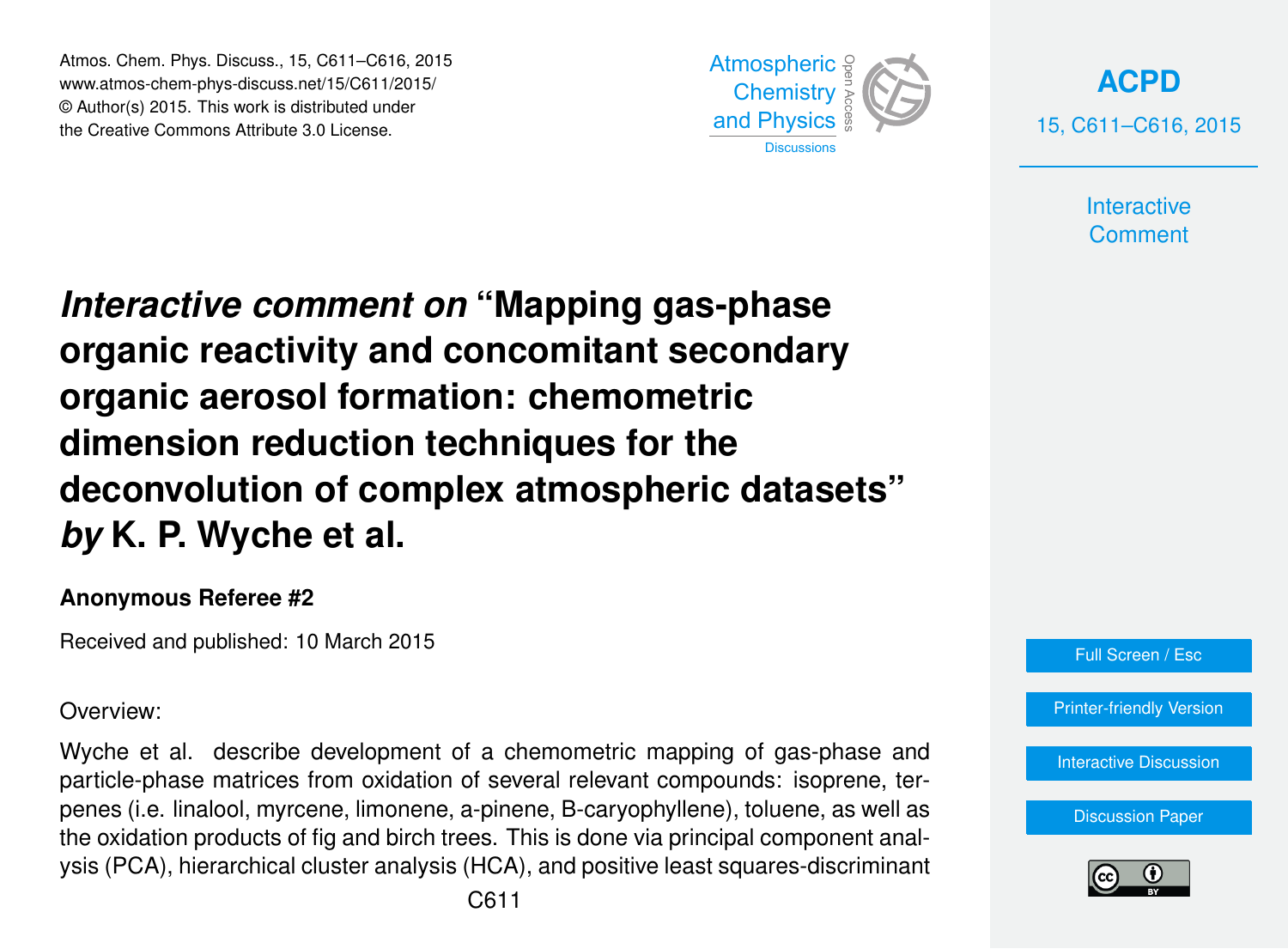analysis (PLS-DA) on the mass spectra of the oxidation products from several systems. PCA is performed on gas-phase observations of chamber data using chemical ionization reaction time-of-flight mass spectrometry for the gas-phase to separate distinct regions associated with oxidation of isoprene, cyclic monoterpenes, B-caryophyllene, single chain monoterpenes, and toluene. Addition of mesocosm data (plant emission oxidation experiments) shows expected mapping of oxidation products from fig and birch trees as related to the expected emissions being isoprene-dominated and cyclic monoterpene-dominated, respectively. HCA analysis is performed, supporting the relation of the mesocosm oxidation products with associated precursor oxidation schemes represented in chamber data. Similar PCA and HCA analysis applied to the particle-phase data (liquid chromatography-ion trap mass spectrometry and compact time-of-flight aerosol mass spectrometry) also shows separation by precursor type. Using a zero-dimensional box model simulation based on the Master Chemical Mechanism for alpha-pinene photooxidation, it is argued that the employed statistical deconvolution techniques could be applicable for determining precursor type and potential mechanisms from ambient data on the basis that "model mass spectra" simulated under increasingly complex (closer to ambient conditions) are generally well-captured by "model mass spectra" under conditions more like a typical chamber experiment.

Reviewer's recommendation:

The article overall is well-written and is novel in that it seems to provide great potential for use as identifying chemistry from a particular precursor type given complex sets of mass spectra from oxidation products in the gas and particle phases. The weakest argument is that made for use of this technique to elucidate chemical mechanisms in addition to identifying precursor type, as the specificity for separating mechanistic pathways is not fully demonstrated in the current analyses. Still, the content is appropriate for ACP readers and I would recommend publication after the following comments are addressed.

General Comments:

## **[ACPD](http://www.atmos-chem-phys-discuss.net)**

15, C611–C616, 2015

**Interactive Comment** 

Full Screen / Esc

[Printer-friendly Version](http://www.atmos-chem-phys-discuss.net/15/C611/2015/acpd-15-C611-2015-print.pdf)

[Interactive Discussion](http://www.atmos-chem-phys-discuss.net/15/1651/2015/acpd-15-1651-2015-discussion.html)

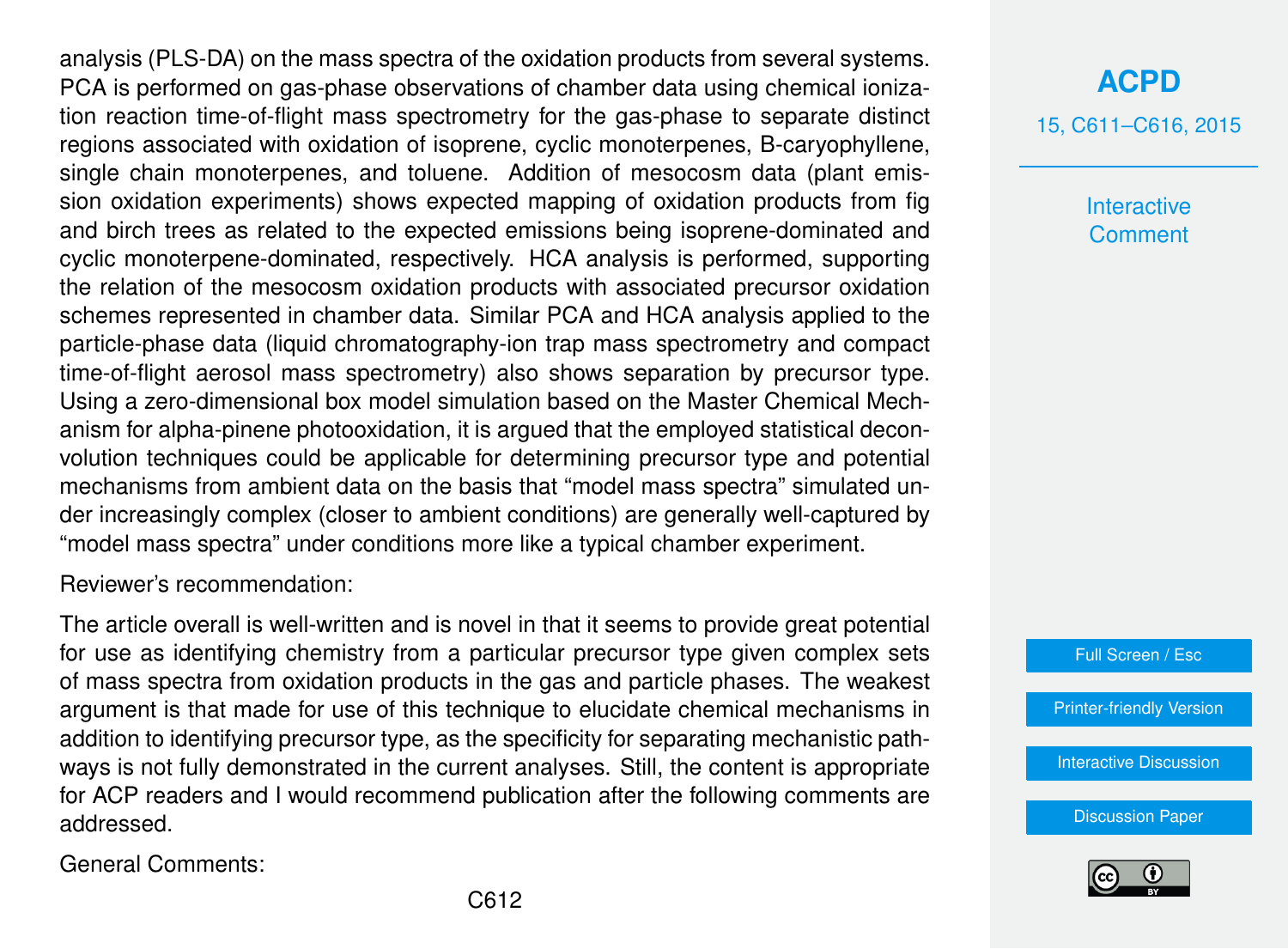1) Abstract: The reader would benefit from more specific result statements included here, similar to the lines included in the Introduction section p. 1657, lines 7-15.

2) P. 1656, lines 20-25: Discussion of currently used statistical techniques is rather cursory. There is not even mention of the commonly used positive matrix factorization technique widely used for AMS data analysis. Additional details of why the presented technique is novel/necessary should be discussed.

3) The authors mention p. 1657, lines 16-25, the potential for this technique to be used on ambient data sets, but the paper would be stronger references were provided for which similar statistical analyses are being done to map out oxidation chemistry related to certain precursors as is done here, or utilize available and published field data in the described analyses of the paper to prove the point. For example, why would this technique be useful over positive matrix factorization techniques, which now includes a way of identifying SOA formation contributions from isoprene?

4) P. 1659, lines 9-12: While the precursors were reacted to near completion in the chamber experiments, how can one verify that the oxidation scheme went to completion to match, for example, major oxidation products in the MCM schemes presented in Figure 9. That is, should not theoretically the PCA analysis for the chamber experiments ideally match the MCM PCA if the chamber experiments are covering the same range as the simulated chemistry?

5) P. 1659, Section 2.2: What impacts on the comparison of the chemical oxidation would be expected for the systems, considering that these systems were run across several environmental chambers?

6) P. 1667, lines 2-4: Aromatic compounds are also observed to be emitted from the biosphere, (e.g. aromatics like toluene as well as aromatic monoterpenes; see Guenther et al., 2012 and references within; doi:10.5194/gmd-5-1471-2012). Would the authors expect addition of these compounds to map onto the same region as toluene/monoterpenes, and would this not change the interpretation that the analy**[ACPD](http://www.atmos-chem-phys-discuss.net)**

15, C611–C616, 2015

**Interactive Comment** 

Full Screen / Esc

[Printer-friendly Version](http://www.atmos-chem-phys-discuss.net/15/C611/2015/acpd-15-C611-2015-print.pdf)

[Interactive Discussion](http://www.atmos-chem-phys-discuss.net/15/1651/2015/acpd-15-1651-2015-discussion.html)

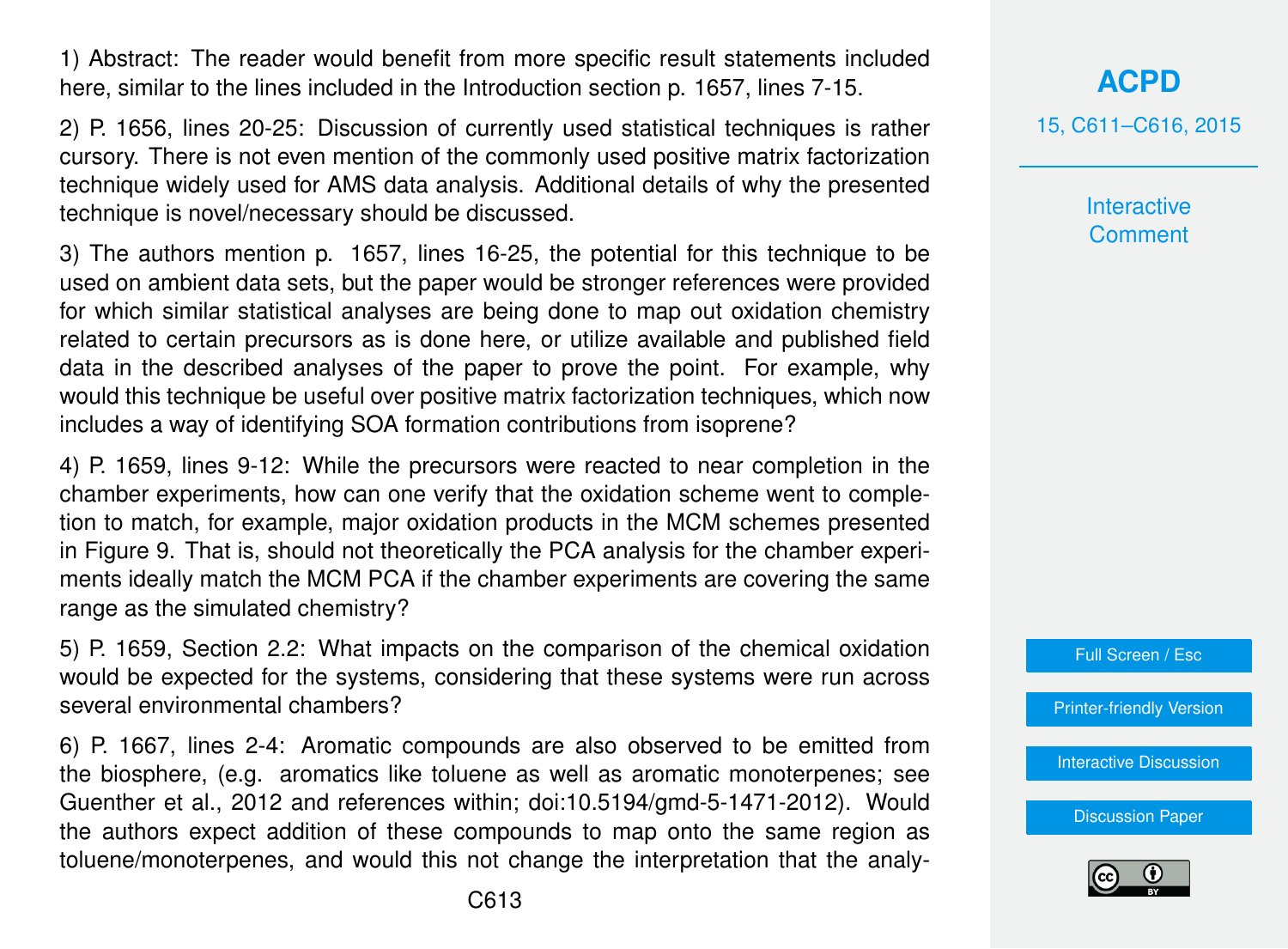sis can separate anthropogenic and biogenic precursor sources vs. iust precursor structure? Do the authors have potential ideas for why there is overlap with toluene and the single chain monoterpenes? Would single chain sesquiterpenes (e.g. farnasene) also map out separately from B-caryophyllene as the cyclic and straight chain monoterpenes do?

7) P. 1669, lines 17-20: Why are the birch trees sensitivity cited to be low due to only two repeat experiments, but the fig trees experiments also only having two repeat experiments have high sensitivity and specificity?

8) Section 4.5: Why do the authors choose to do separate PCA analyses on the gasphase data versus the particle-phase data? Considering that there would be overlap for semi-volatiles (e.g. B-caryophyllinc acid as stated p. 1670, line 10), should not a PCA analysis (though mindful of the different analysis technique) be more ideal (as well as for interpreting ambient data) to map regions of any chemistry associated with various precursor types? Should it be inferred that the separation of analysis on gas vs. particle-phase data is the recommended approach to apply this type of analysis to ambient data? I would be curious to see how the analyses would compare between gas-phase only, particle-phase only, and gas and particle-phase together.

9) Figure 7a: The plot is produced using LC-MS particle data, but what biases might be at work here based on this technique's sensitivity to certain organic aerosol products?

10) Figure 8a and accompanying discussion p. 1671, lines 15- p. 1672, line 3: The meaning of M43, M44 should be discussed in context as to whether the relative aging of the oxidation systems were actually comparable. Although the precursors were near complete reaction, did the oxidation develop enough such that B-caryophyllene schemes could take on additional spectral contributions from M43, M44? That is, was their sufficient oxidant such that secondary reactions (producing characteristic oxidation products and associated ions) could occur equally across precursor systems?

11) P. 1677, lines 25-27: Can the authors give a statistic that relates the similarity

**Interactive Comment** 



[Printer-friendly Version](http://www.atmos-chem-phys-discuss.net/15/C611/2015/acpd-15-C611-2015-print.pdf)

[Interactive Discussion](http://www.atmos-chem-phys-discuss.net/15/1651/2015/acpd-15-1651-2015-discussion.html)

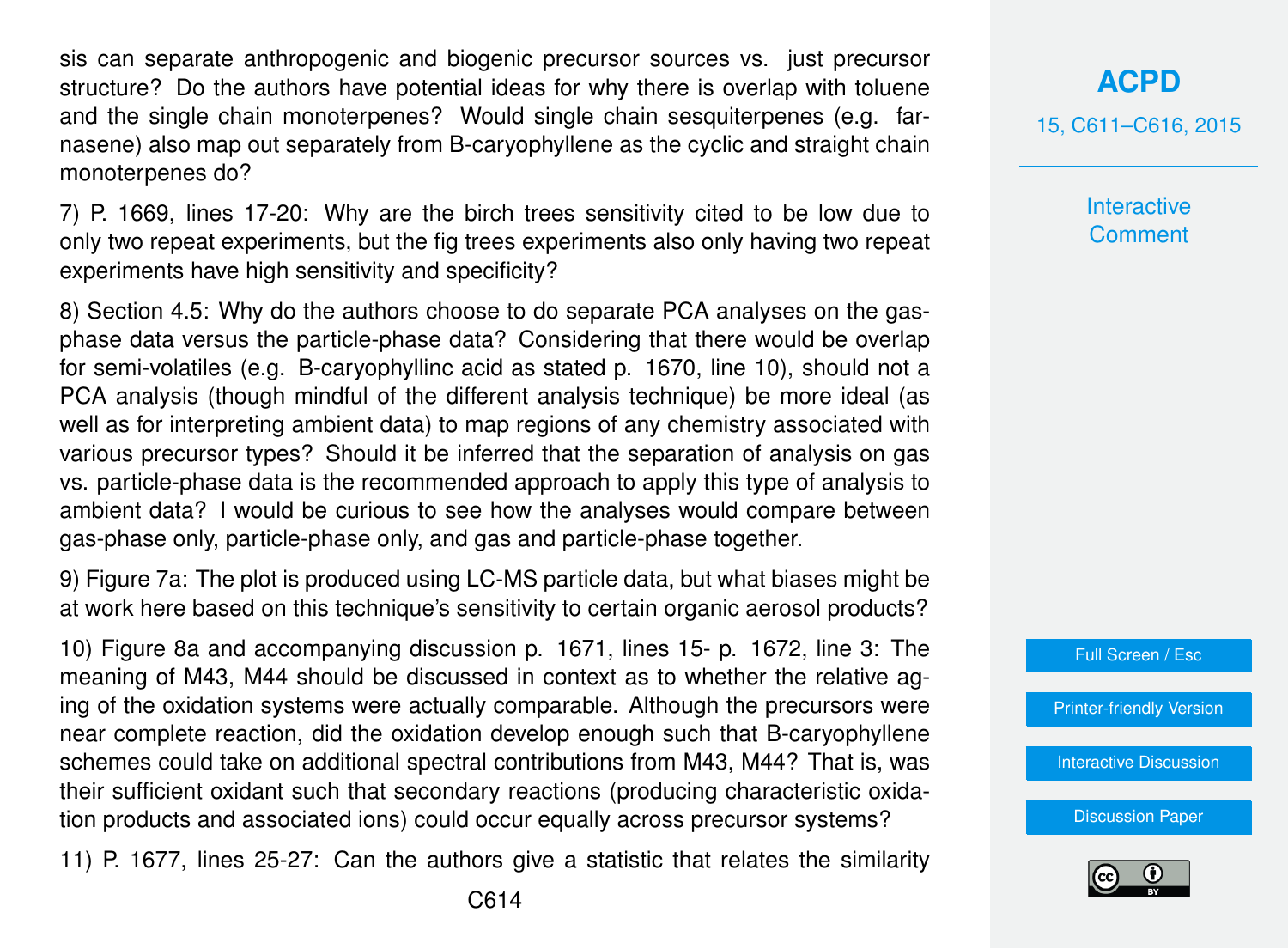of the "model mass spectra" to the experimental data set from the chambers? If this model mass spectra generated from the MCM is similar enough to the experimental MS obtained, why not run the PCA on MCM generated model mass spectra for each system and see if the results are similar to the PCA for the gas and particle-phase data? Or at least, in Discussion section, when trying to relate ions characteristic of particle-phase oxidation products from grouped precursors, can a metric be used for testing similarity of the MCM model mass spectra expected and the weight of ions affecting the various B-caryophyllene and myrcene mappings for example?

12) P. 1678, lines 26-29: This argument would be strengthened if the authors did similar MCM analyses as in Fig. 10 for the other precursor types represented in Fig. 9 and provided metrics for the similarity of the model mass spectra with that observed in the chamber experiments.

13) P. 1679, line 12: Authors claim that the gas-phase oxidation products of each structural type can be grouped "according to the controlling chemistry and the products formed." While it is evident that the products formed (as interpreted by the accompanying MS) informs this grouping, what chemical controls are derived from the PCA analysis? I think of e.g. varying NOx and O3 levels as different chemical regimes/controls on the chemistry, but this point is not emphasized in the PCA mapping of the various experiments grouped by precursor. Where is this shown/taken from the figures? Or, please clarify what is meant here.

14) P. 1679, lines 13-15: In line with comment above, this sentence is rather vague. No description thus far has really emphasized "decoding of mechanisms" by starting with an ensemble of summed mass spectra. I agree you can get to the precursor compounds based on tracer ions indicative of chemistry from a particular precursor, but what in the PCA analysis maps to particular mechanistic pathways? Do the authors envision additional mappings in the PCA plots within the precursor groups to show oxidation from one oxidant versus another, for example, which would be evident in unique tracer compounds from associated pathways?

## **[ACPD](http://www.atmos-chem-phys-discuss.net)**

15, C611–C616, 2015

**Interactive Comment** 



[Printer-friendly Version](http://www.atmos-chem-phys-discuss.net/15/C611/2015/acpd-15-C611-2015-print.pdf)

[Interactive Discussion](http://www.atmos-chem-phys-discuss.net/15/1651/2015/acpd-15-1651-2015-discussion.html)